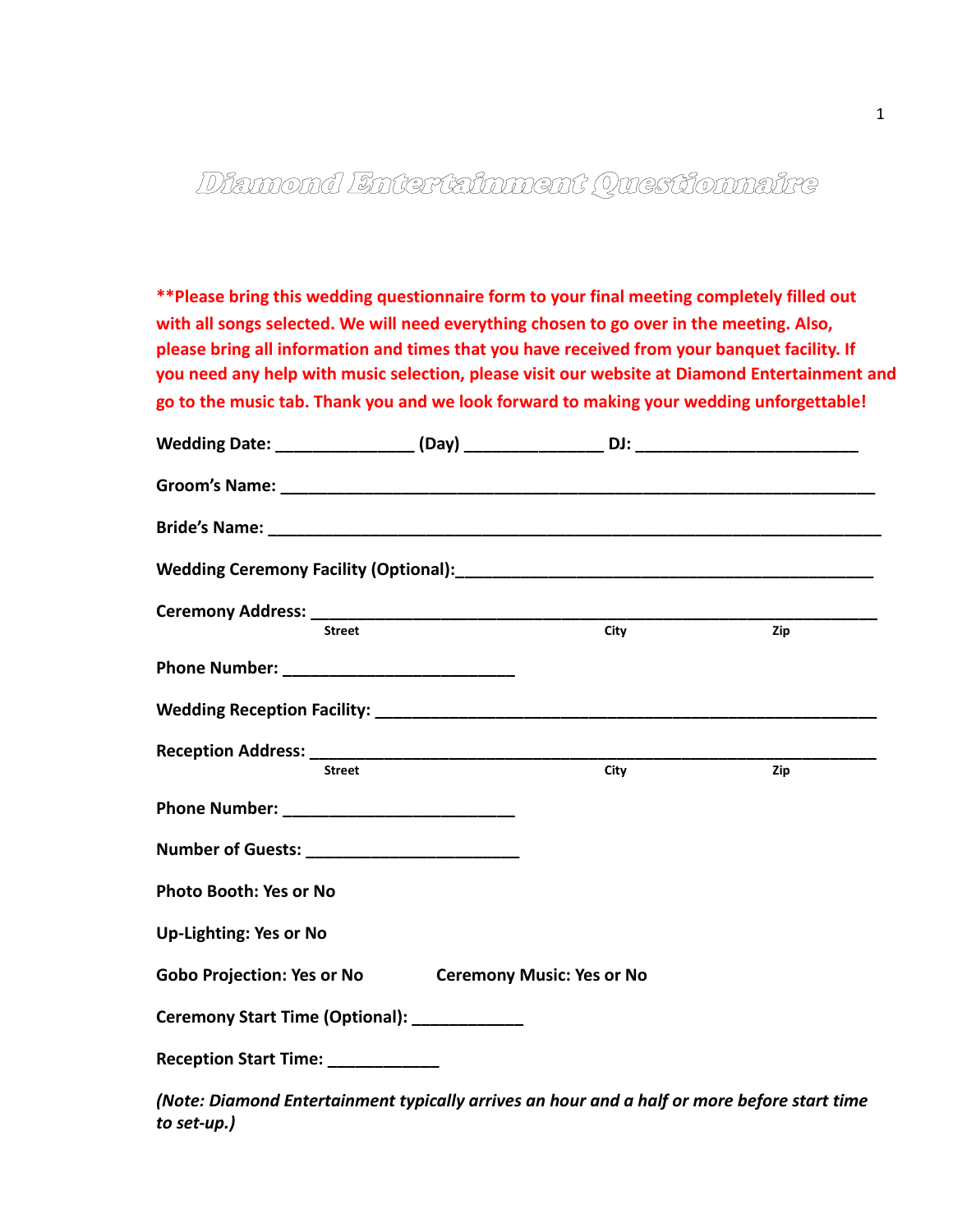**Cocktail Hour: (Music will be at a low volume so that guests can have conversations.)**

**Cocktail Hour Mixes Collection: (Please choose one mix or select own music) \*\*Examples of Music Artists are given below in each type of mix\*\***

| <b>Big Band:</b>                  | <b>Soft Rock:</b>                | <b>Current Top 40:</b>                                                                                           |
|-----------------------------------|----------------------------------|------------------------------------------------------------------------------------------------------------------|
| (Frank Sinatra, Dean Martin,      | (The Beatles, Steve Miller Band, | (Train, Adele, One Republic, Alicia Keys,                                                                        |
| Michael Buble, Harry Connick Jr.) | Beach Boys, The Eagles, Jewel)   | Beyoncé, Mumford & Sons, John Mayer)                                                                             |
| Alternative:                      | Motown:                          | <b>R&amp;B:</b>                                                                                                  |
| (Oasis, Incubus, Coldplay, U2,    | (Stevie Wonder, The Temptations, | (Trey Songz, Chris Brown, Robin Thicke                                                                           |
|                                   |                                  | White Stripes, Dave Matthew's Band) Ray Charles, Jackson 5, Marvin Gaye) Ne-Yo, Usher, Jamie Foxx, Keyshia Cole) |

| <b>Smooth Jazz:</b> | Country:                                                                        | <b>Vitamin String Quartet:</b> |  |
|---------------------|---------------------------------------------------------------------------------|--------------------------------|--|
| (Various Artists)   | (Garth Brookes, Keith Urban (Various popular cover songs by a string orchestra) |                                |  |
|                     | <b>Brad Paisley, Lady Antebellum)</b>                                           |                                |  |

**Bridal Party Arrival Time: \_\_\_\_\_\_\_\_\_\_\_\_\_\_\_\_\_\_\_\_\_\_\_\_\_\_\_\_** 

#### **Introductions:**

**Announce that guests can request songs? Yes or No** 

**Announce for guests to get picture taken in photo booth? Yes or No** 

**Announce for guests to sign guest book or picture frame? Yes or No** 

#### **Shout out to Grandparents and Parents? Yes or No**

**Example: "Can everyone please put their hands together for the Grandparents and Parents of the bride & groom for helping make this wedding possible!"** 

#### **Bridal Party Introduction: (Order is typically the same as processional at ceremony)**

**Introduction Song: \_\_\_\_\_\_\_\_\_\_\_\_\_\_\_\_\_\_\_\_\_\_\_\_\_\_\_\_\_\_\_\_\_\_\_\_\_\_\_\_\_\_\_\_\_\_\_\_\_\_\_\_\_\_\_\_\_\_\_\_\_\_** 

**\*\*We recommend only first names for the bridal party to make the wedding more intimate.**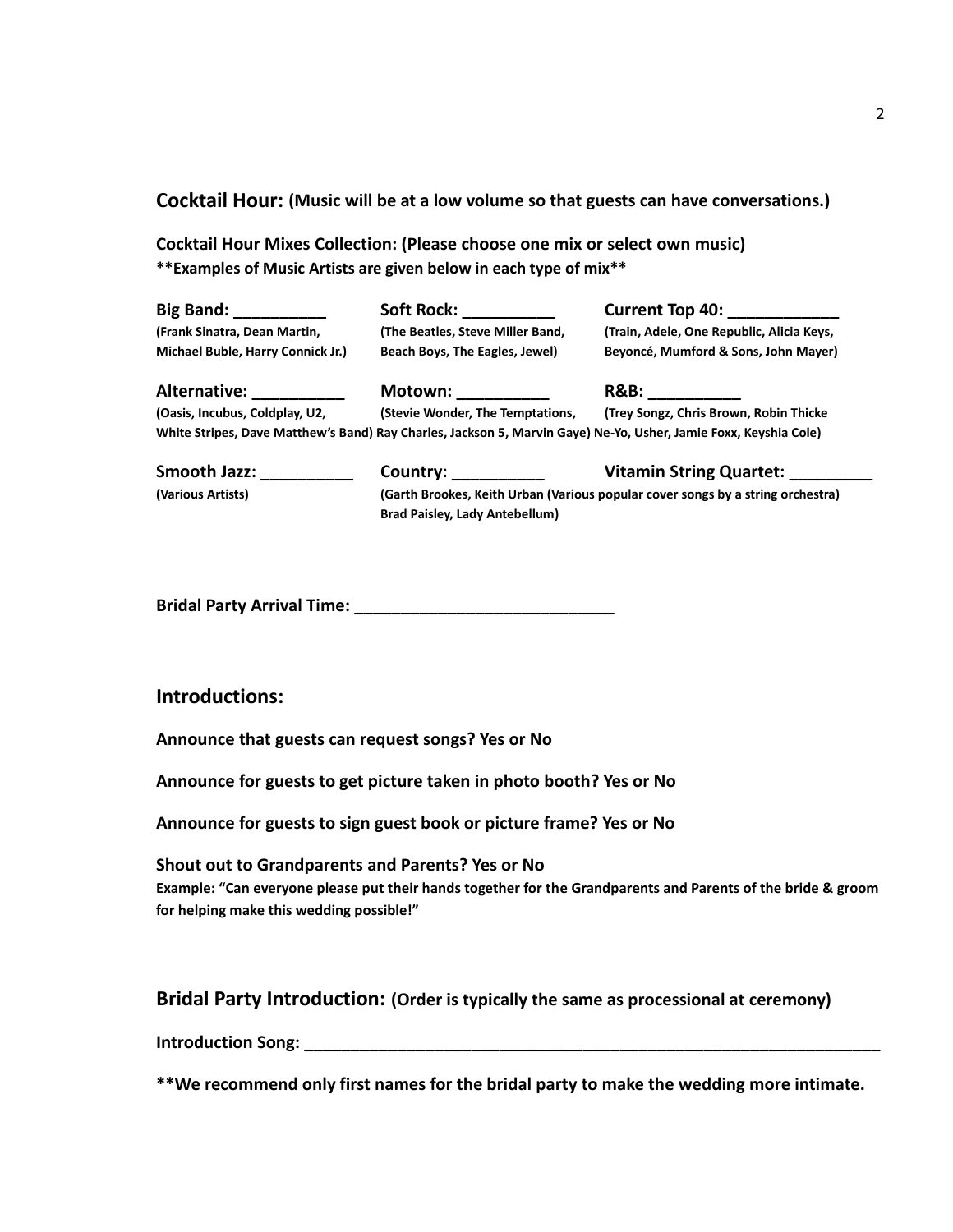| <b>Bridesmaids:</b>                                        | Groomsmen:                                                                                     |
|------------------------------------------------------------|------------------------------------------------------------------------------------------------|
|                                                            |                                                                                                |
|                                                            |                                                                                                |
|                                                            |                                                                                                |
|                                                            |                                                                                                |
|                                                            |                                                                                                |
|                                                            |                                                                                                |
|                                                            |                                                                                                |
| <b>Bride and Groom Introduction:</b>                       |                                                                                                |
|                                                            |                                                                                                |
| "Ladies and Gentlemen, it is my honor to introduce to you: |                                                                                                |
|                                                            | "                                                                                              |
|                                                            |                                                                                                |
| <b>Cake</b>                                                |                                                                                                |
| <b>Cutting:</b>                                            |                                                                                                |
|                                                            | **Note: Cake cutting can also be done after dinner, but we recommend cutting the cake right    |
|                                                            | after introductions so that guests are paying attention. Also, the hall can cut the cake while |
|                                                            | dinner is taking place so that it can be served immediately after dinner.                      |
| <b>Toasts &amp; Blessing:</b>                              |                                                                                                |
|                                                            |                                                                                                |
|                                                            |                                                                                                |
|                                                            |                                                                                                |
|                                                            |                                                                                                |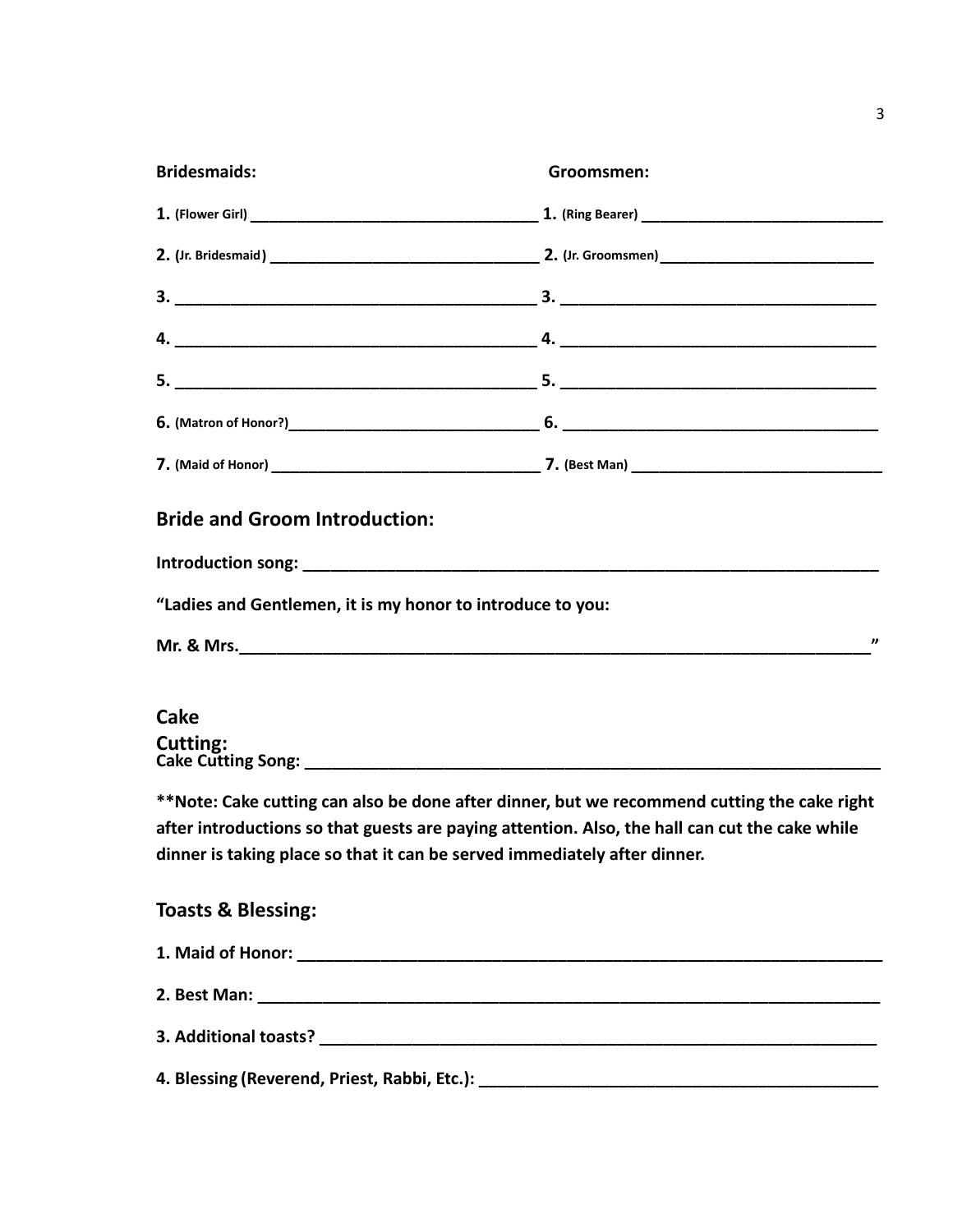**Dinner: (Music will be at a low volume so that guests can have conversations.)** 

| <b>Approximated Time:</b> | <b>Dinner Style:</b> |  |
|---------------------------|----------------------|--|
|                           |                      |  |

**Dinner Mixes Collection: (Choose one dinner mix or select own music) \*\*Examples of Music Artists are given below in each type of mix\*\*** 

| <b>Big Band:</b> __________           | Soft Rock: ___________                                                                                                   | Current Top 40: Current                                                                                                                                    |
|---------------------------------------|--------------------------------------------------------------------------------------------------------------------------|------------------------------------------------------------------------------------------------------------------------------------------------------------|
| (Frank Sinatra, Dean Martin,          | (The Beatles, Steve Miller Band,                                                                                         | (Train, Adele, One Republic, Alicia Keys,                                                                                                                  |
| Michael Buble, Harry Connick Jr.)     | Beach Boys, The Eagles, Jewel)                                                                                           | Beyoncé, Mumford & Sons, John Mayer)                                                                                                                       |
| Alternative: __________               | Motown: __________                                                                                                       | $R&B:\_$                                                                                                                                                   |
| (Oasis, Incubus, Coldplay, U2,        | (Stevie Wonder, The Temptations,                                                                                         | (Trey Songz, Chris Brown, Robin Thicke<br>White Stripes, Dave Matthew's Band) Ray Charles, Jackson 5, Marvin Gaye) Ne-Yo, Usher, Jamie Foxx, Keyshia Cole) |
| Smooth Jazz: _____________            | Country: ___________                                                                                                     | Vitamin String Quartet:                                                                                                                                    |
| (Various Artists)                     | (Garth Brookes, Keith Urban (Various popular cover songs by a string orchestra)<br><b>Brad Paisley, Lady Antebellum)</b> |                                                                                                                                                            |
| <b>Special Dances:</b>                |                                                                                                                          |                                                                                                                                                            |
|                                       | **Note: Dinner typically takes an hour followed by the special dances.                                                   |                                                                                                                                                            |
|                                       |                                                                                                                          |                                                                                                                                                            |
|                                       | Bridal Party Dance Song: Dance of the Song Series of the Song Series of the Song Series of the Song Series of            |                                                                                                                                                            |
|                                       |                                                                                                                          | (Note: Bridal Party may join bride and groom's first dance or choose a separate song.)                                                                     |
|                                       |                                                                                                                          |                                                                                                                                                            |
|                                       |                                                                                                                          |                                                                                                                                                            |
|                                       |                                                                                                                          |                                                                                                                                                            |
|                                       | Additional Dances: Yes or No Anniversary Dance: Yes or No Dollar Dance: Yes or No                                        |                                                                                                                                                            |
|                                       |                                                                                                                          |                                                                                                                                                            |
| <b>Special Ceremonies (Optional):</b> |                                                                                                                          |                                                                                                                                                            |
|                                       |                                                                                                                          |                                                                                                                                                            |

**Garter Toss Song: \_\_\_\_\_\_\_\_\_\_\_\_\_\_\_\_\_\_\_\_\_\_\_\_\_\_\_\_\_\_\_\_\_\_\_\_\_\_\_\_\_\_\_\_\_\_\_\_\_\_\_\_\_\_\_\_\_\_\_\_\_\_\_** 

**Bouquet Toss Song: \_\_\_\_\_\_\_\_\_\_\_\_\_\_\_\_\_\_\_\_\_\_\_\_\_\_\_\_\_\_\_\_\_\_\_\_\_\_\_\_\_\_\_\_\_\_\_\_\_\_\_\_\_\_\_\_\_\_\_\_\_** 

**Winner's Ceremony Song (Optional): \_\_\_\_\_\_\_\_\_\_\_\_\_\_\_\_\_\_\_\_\_\_\_\_\_\_\_\_\_\_\_\_\_\_\_\_\_\_\_\_\_\_\_\_\_\_\_**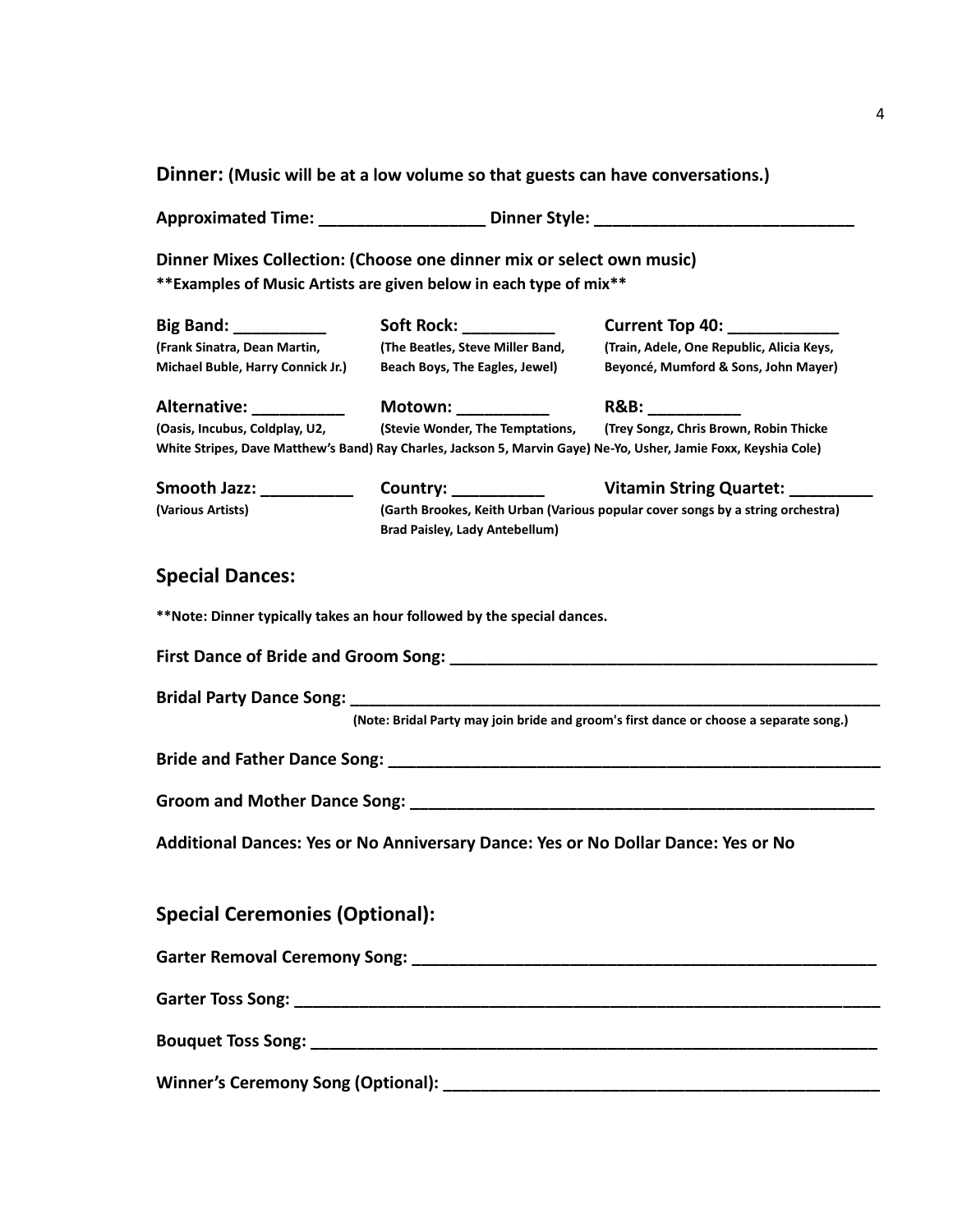| <b>Announce Late Night Snack: Yes or No</b>                                                                                                                       |  |  |
|-------------------------------------------------------------------------------------------------------------------------------------------------------------------|--|--|
| Announce 15 minute warning for Photo Booth: Yes or No                                                                                                             |  |  |
| <b>Announce Shuttle Times: Yes or No</b>                                                                                                                          |  |  |
| <b>Announce Last Call for Alcohol: Yes or No</b>                                                                                                                  |  |  |
|                                                                                                                                                                   |  |  |
|                                                                                                                                                                   |  |  |
|                                                                                                                                                                   |  |  |
|                                                                                                                                                                   |  |  |
| <b>Notes for the Wedding DJ:</b>                                                                                                                                  |  |  |
| - Is it okay to take song requests from the guests? Yes or No                                                                                                     |  |  |
| - If a song is killing the dance floor, can the DJ fade out the song, even if it is a request from<br>the guest? Yes or No From your play list as well? Yes or No |  |  |
|                                                                                                                                                                   |  |  |
|                                                                                                                                                                   |  |  |
|                                                                                                                                                                   |  |  |
| - Any Additional Information?                                                                                                                                     |  |  |
|                                                                                                                                                                   |  |  |

## **Types of Music You Would Like Played:**

**Please circle the genres of music that you would like played and also the music that you think your guest will like. Keep in mind that it is good to have a variety of different music to appeal to everyone at the wedding in order to keep guests dancing.**

| <b>Oldies</b>            | <b>Motown</b> | <b>Rock</b> | <b>Top 40 (Pop)</b> |
|--------------------------|---------------|-------------|---------------------|
| 70's (Disco)             | 80's          | 90's        | Hip-Hop             |
| Country                  | R&B           | Techno      | <b>Alternative</b>  |
| Other Genres (Optional): |               |             |                     |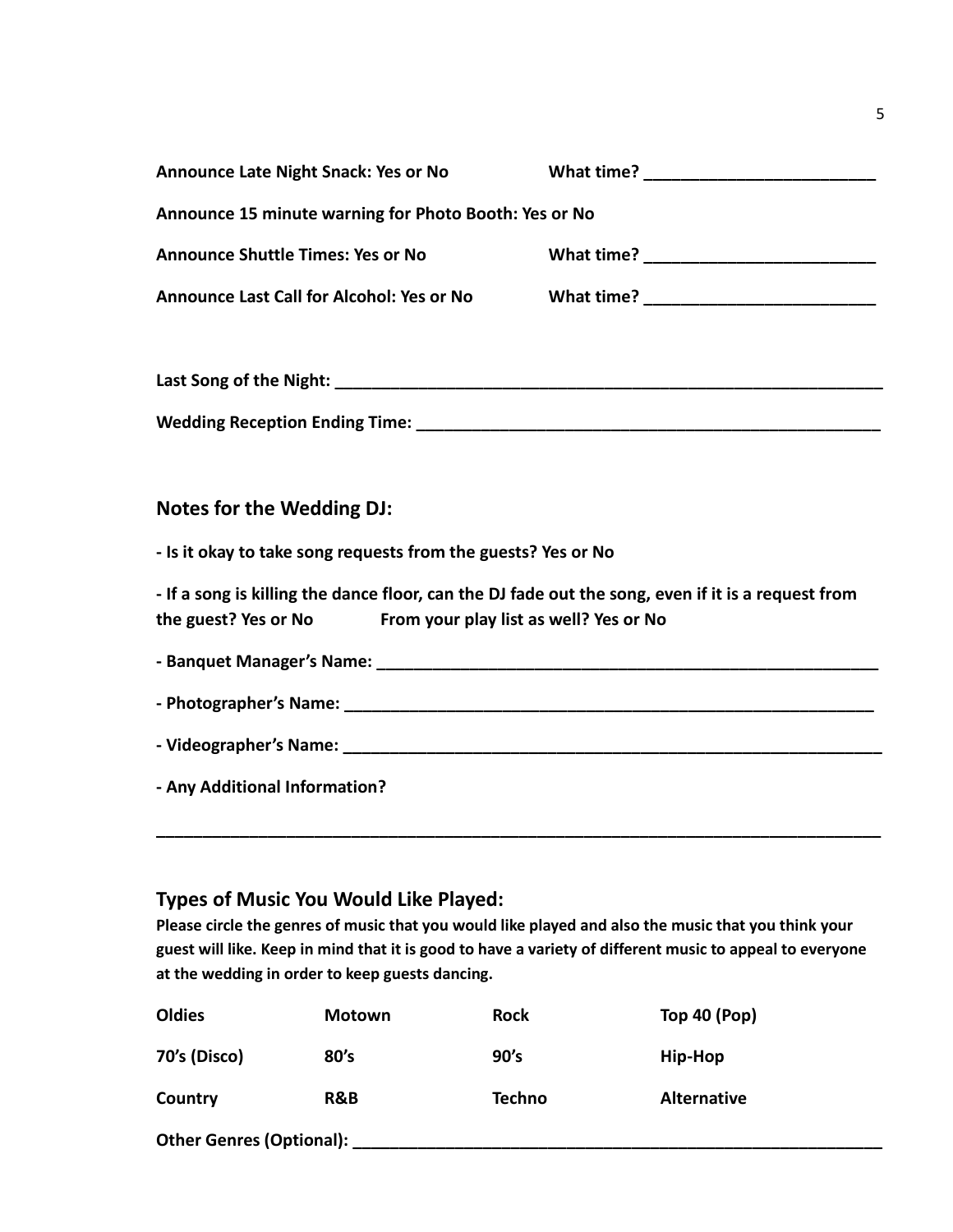**Line Dances: (Select the ones you would like to be played.)** 

| <b>Cupid Shuffle: Yes or No</b> | Hokey Pokey: Yes or No             |
|---------------------------------|------------------------------------|
| Cha Cha Slide: Yes or No        | <b>Chicken Dance: Yes or No</b>    |
| The Hustle: Yes or No           | The Train: Yes or No               |
| <b>Wobble: Yes or No</b>        | Turbo Hustle: Yes or No            |
| <b>Macarena: Yes or No</b>      | Crank That (Soulja Boy): Yes or No |
| Y.M.C.A.: Yes or No             | Teach Me How To Dougie: Yes or No  |
| The Twist: Yes or No            | <b>Gangnam Style: Yes or No</b>    |

**Dancing Song Requests:** 

**\*\*Note: Please list any songs that you would like played during dancing. We suggest not exceeding 20 requested songs, because it is good to allow the DJ to pick music to get guests dancing and also to allow room to take requests from the guests the night of.** 

**Primary Song Requests (Optional): Do Not Play Songs (Optional):**